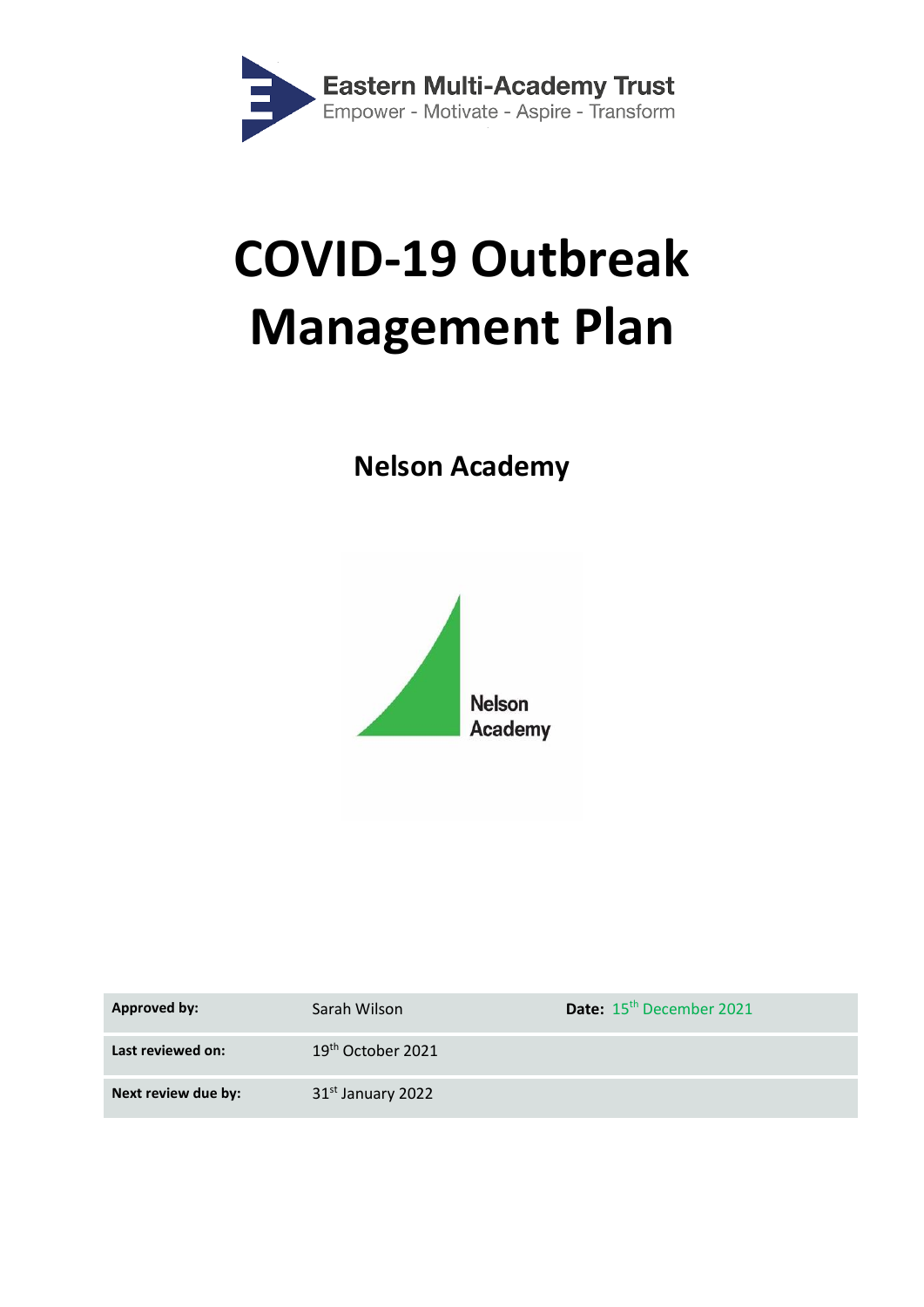

# **Contents**

# <span id="page-1-0"></span>**1. Introduction**

This plan is based on the [contingency framework for managing local outbreaks](https://www.gov.uk/government/publications/coronavirus-covid-19-local-restrictions-in-education-and-childcare-settings) of COVID-19, published by the Department for Education (DfE).

We will only implement some, or all, of the measures in this plan in response to recommendations provided by EMAT, the local authority (LA), director of public health (DsPH), Public Health England (PHE) health protection team or the national government.

It may be necessary to implement these measures in the following circumstances:

- To help manage a COVID-19 outbreak within the Academy
- If COVID-19 infection rates in the community are extremely high, and other measures have failed to reduce transmission
- As part of a package of measures responding to a 'variant of concern' (VoC)

# <span id="page-1-1"></span>**2. Testing**

All school staff are encouraged to complete Lateral Flow Tests on a Wednesday evening and Sunday evening, reporting the result (negative or positive) to both<https://www.gov.uk/report-covid19-result> and to the school office@nla.eastern-mat.co.uk . Parents have also been made aware that they are able to obtain such testing for home use but it is believed that these are not seen as necessary for Primary aged pupils. Staff will be asked to test the night before returning to school if this does not fall on a Wednesday or Sunday.

### <span id="page-1-2"></span>**3. Face coverings**

All adults in school, whether staff or visitor (i.e. contractor, outside agency professional or parent) will be asked to wear a face covering (unless they are exempt) in corridors, communal areas of the school or when visiting another classroom.

If recommended, pupils, staff and visitors who are not exempt from wearing a face covering:

Will be asked to wear a face covering in classrooms or during activities, unless social distancing can be maintained or a face covering would impact on the ability to teach.

#### <span id="page-1-3"></span>**4. Shielding**

We will adhere to national guidance on the reintroduction of shielding, which would apply to those on the [shielded patient list \(SPL\).](https://digital.nhs.uk/coronavirus/shielded-patient-list)

We will speak to individuals required to shield about additional protective measures in the Academy or arrangements for home working or learning.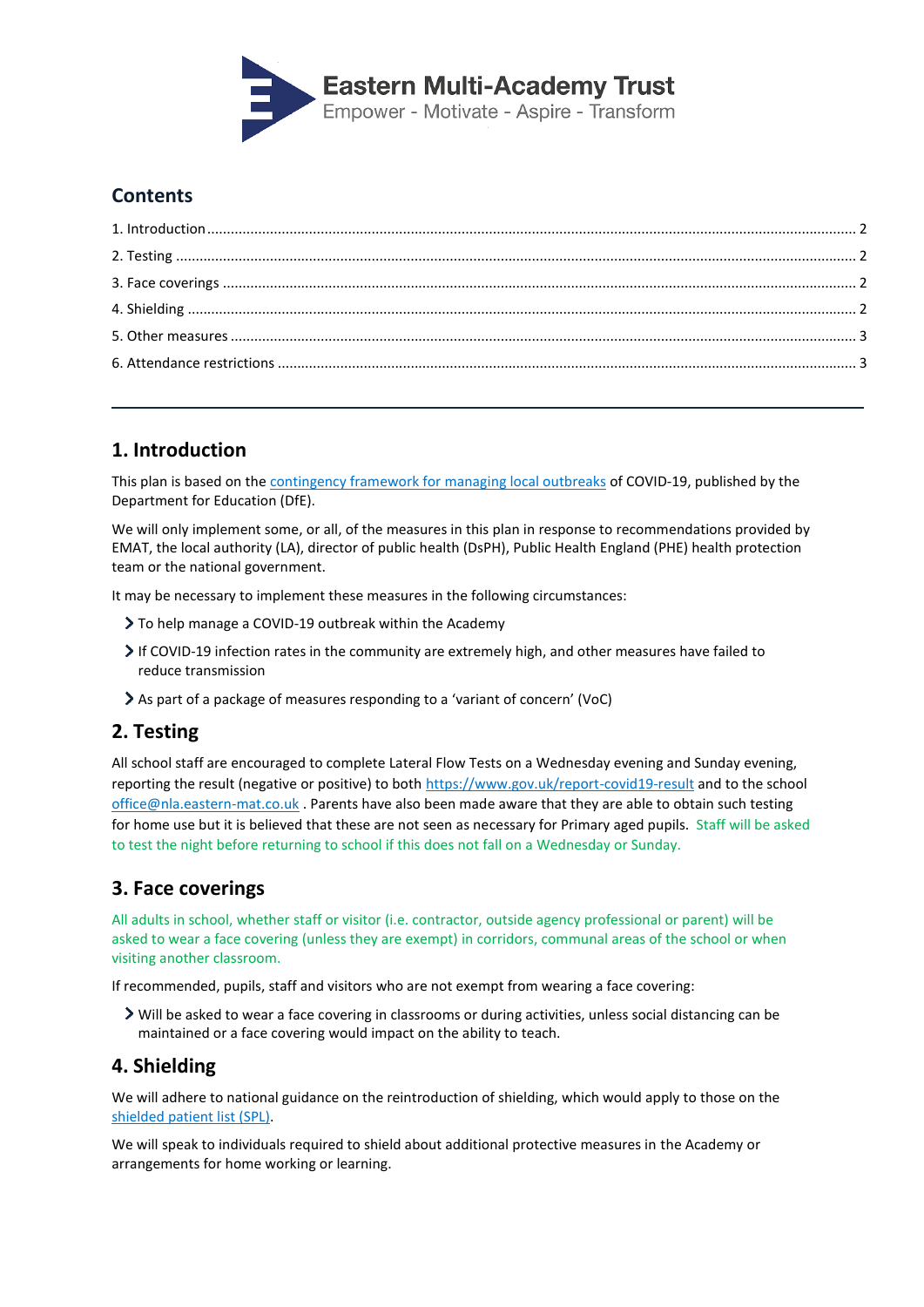

#### <span id="page-2-0"></span>**5. Other measures**

If recommended, we will limit:

- > Residential educational visits
- > Open days
- > Transition or taster days
- > Parents coming into school
- > Live performances

All meetings to be held online via Microsoft Teams unless it is an essential meeting which would not be appropriate to hold online.

#### <span id="page-2-1"></span>**6. Attendance restrictions**

Attendance restrictions will only be recommended as a last resort and where advice has been sought from the local Public Health Team or under the direction of the Government. If recommended, we will implement the measures in this section.

#### **6.1 Eligibility to remain in school**

In the first instance, we will stay open for:

- Vulnerable pupils
- Children of critical workers
- Any other pupils due to take external tests this academic year

If further restrictions are recommended, we will stay open for:

- Vulnerable pupils
- > Children of critical workers

The above criteria would only apply in the situation of whole school closure and not if a class has to close due to the high level of close contacts/positive cases or due to staffing levels being unsafe. In this situation, all children in the class will need to remain at home to access remote learning. We sincerely hope that this scenario will not occur.

#### **6.2 Education and support for pupils at home**

All other pupils will be required to stay at home and will receive remote education.

We will aim to deliver remote education that meets the same quality and quantity of education that pupils would receive in the Academy, as outlined in our Remote Learning Policy.

The Academy will continue to provide meals or lunch parcels for pupils eligible for benefits-related free school meals while they are not attending school because of COVID-19 isolation guidelines.

Wherever possible, we would ask that these are collected from the school; although, it may be possible for the Academy to arrange to deliver these to the home in an emergency.

#### **6.3 Wraparound care**

It is our intention to run a normal provision of extended care(Breakfast Club and After School Club) and curriculum activities.

However, if required, we will limit access to before and after-school activities and wraparound care during term time to those that need it most.